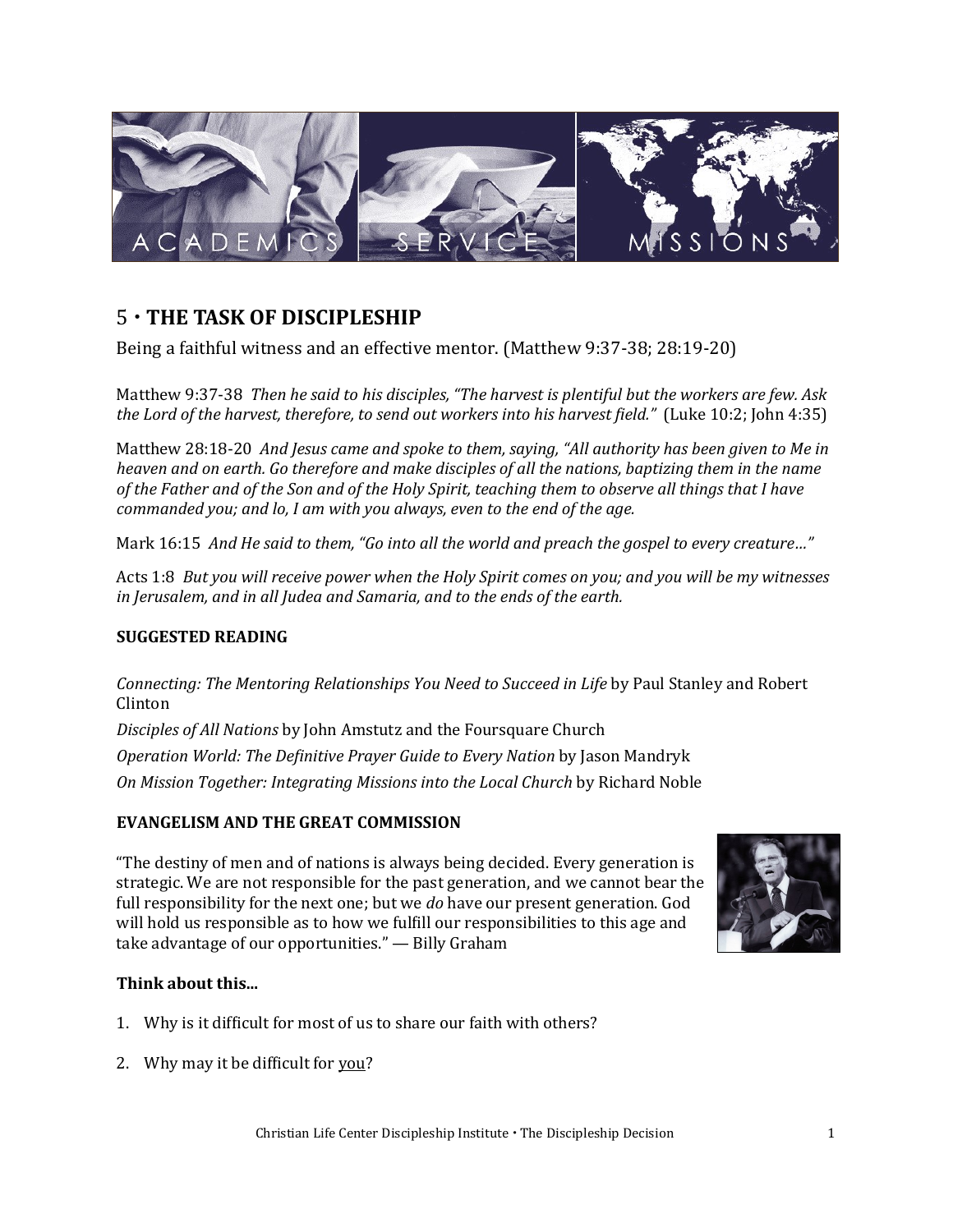- 3. Have you ever shared your faith and the person rejected the message? What was your response?
- 4. How important is the role of prayer in evangelism?
- 5. Is lifestyle evangelism more important than an evangelistic program? Why do you think it is?
- 6. What part of evangelism is God's responsibility and what part is yours?

#### **In the Book of Acts...**

- 1. Reaching the lost was the driving purpose of the early church, and an integral part of each believer's life. In the beginning, the early church in Acts grew not by addition but by multiplication and with power (Acts 2:42-47). Does the church today have a high or low priority in reaching non-Christians?
- 2. Acts referred to the growth of the church as a multiplication of disciples. The person was transformed and then became an active disciple.
- 3. What has been commonly called evangelism is only part of the Great Commission.
	- A. Evangelism without discipleship is actually incomplete obedience to Christ's Great Commission. Because we have personally experienced Christ's salvation, we are to be witnesses of that salvation to others (Acts 1:8). This is evangelism, the sharing of the Good news to others. However, many churches have developed a model that is heavily focused on "getting people saved" with very little activity in discipling new converts to be strong, dedicated followers of Christ.



B. Evangelism **AND** discipleship are the two parts of the Great Commission. In this lesson we will look at sharing the Gospel at home and abroad and how to assist them in their journey.

## *Bringing others to Christ.*

#### **"THE ROMANS ROAD."**

- 1. WHO needs salvation. Romans 3:23 *...for all have sinned and fall short of the glory of God,…*
- 2. WHY we need to be saved. Romans 6:23 *For the wages of sin is death,...*
- 3. HOW God provides this salvation for us. Romans 5:8 *But God demonstrates His own love toward us, in that while we were still sinners, Christ died for us.*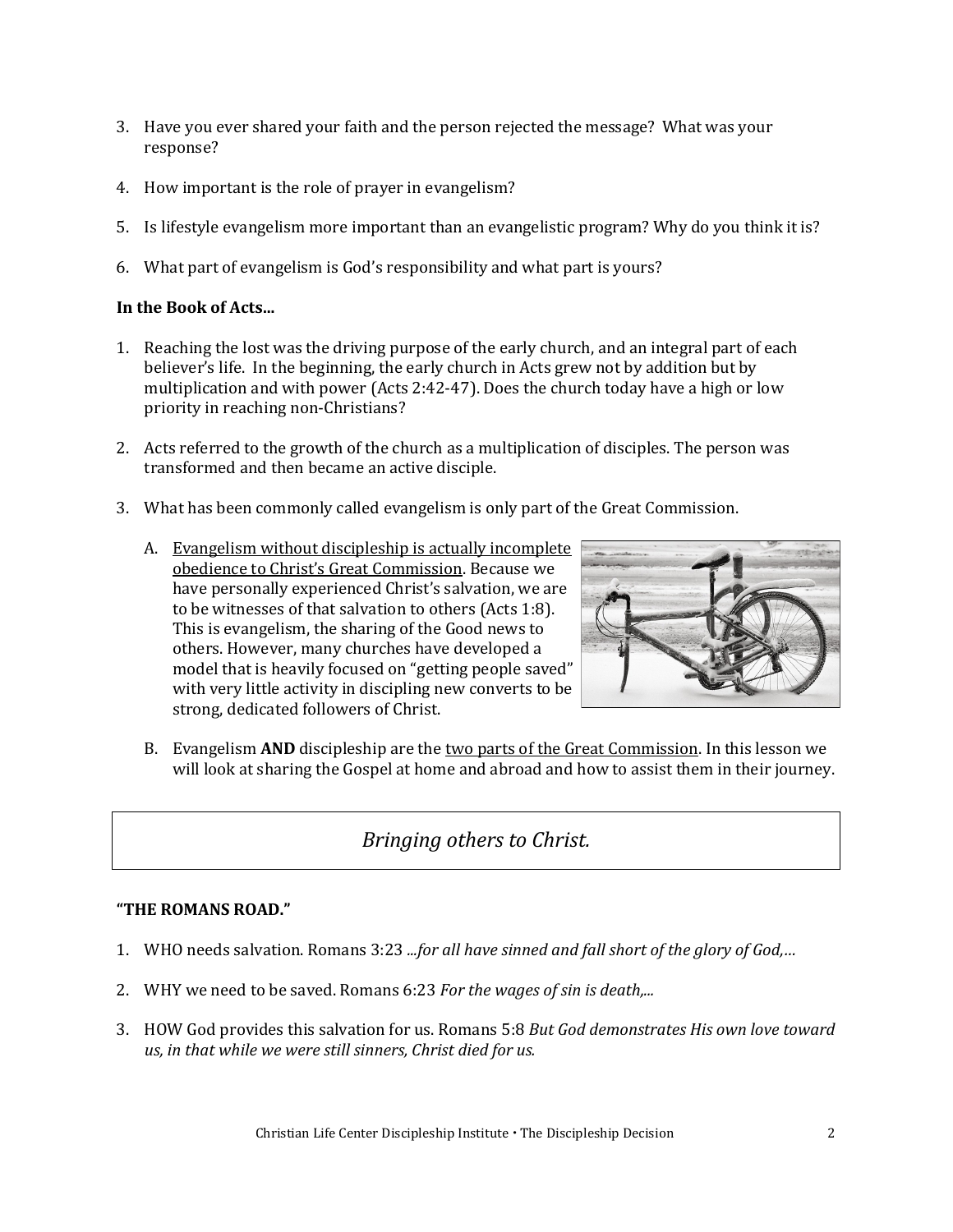- 4. What we must DO to receive salvation. Romans 10:13 *For "whoever calls on the name of the Lord shall be saved."* (Acts 2:37-39)
- 5. The RESULTS of believing the Gospel. (Romans 6:23 ...*the gift of God is eternal life in Christ Jesus our Lord.* (John 14:1-4; Peter 1:3-5)

#### **"THE FOUR SPIRITUAL LAWS"** ( Bill Bright, Campus Crusade)

- 1. God loves you and offers a wonderful plan for your life. (John 3:16; 10:10)
- 2. Man is sinful and separated from God. He cannot know and experience God's love and plan for his life. (Romans 3:23; 6:23)
- 3. Jesus Christ is God's only provision for man's sin. Through Him you can know and experience God's love and plan for your life. (Romans 5:8; 1 Corinthians 15:3-6; John 14:6)
- 4. We must individually receive Jesus Christ as Savior and Lord; then we can know and experience God's love and plan for our lives. (John 1:12; 3:1-8; Ephesians 2:8-9; Revelation 3:20)

#### **LEARN TO BE A SPIRIT-LED WITNESS**

Sharing the Gospel MUST be a Spirit-led activity. Otherwise, we are simply collecting decision cards without discipleship. As well, a decision to follow Christ *must* come from *their* heart.

Read the story of Philip and the Ethiopian Eunuch from **Acts 8:26-40**. This is a great example of Spirit-led evangelism. Although Philip could not be follow up on the Ethiopian's salvation, we must do what we can to assist the new believer in his or her new life whenever possible.



- 1. Philip was directed by the Holy Spirit to a special person with a special need and purpose in God's Kingdom. (26)
	- A. The Lesson: Be available for the Spirit to use you in the salvation of others.
	- B. Has the Holy Spirit ever directed you to share the Gospel? Were you available?
- 2. The Ethiopian eunuch was searching for truth. (27-28)
	- A. The Lesson: Allow God to show you people who are searching or hungry for the truth.
	- B. In what ways do you see people around you searching for truth?
- 3. When the time was right, the Holy Spirit said, "Go." (29)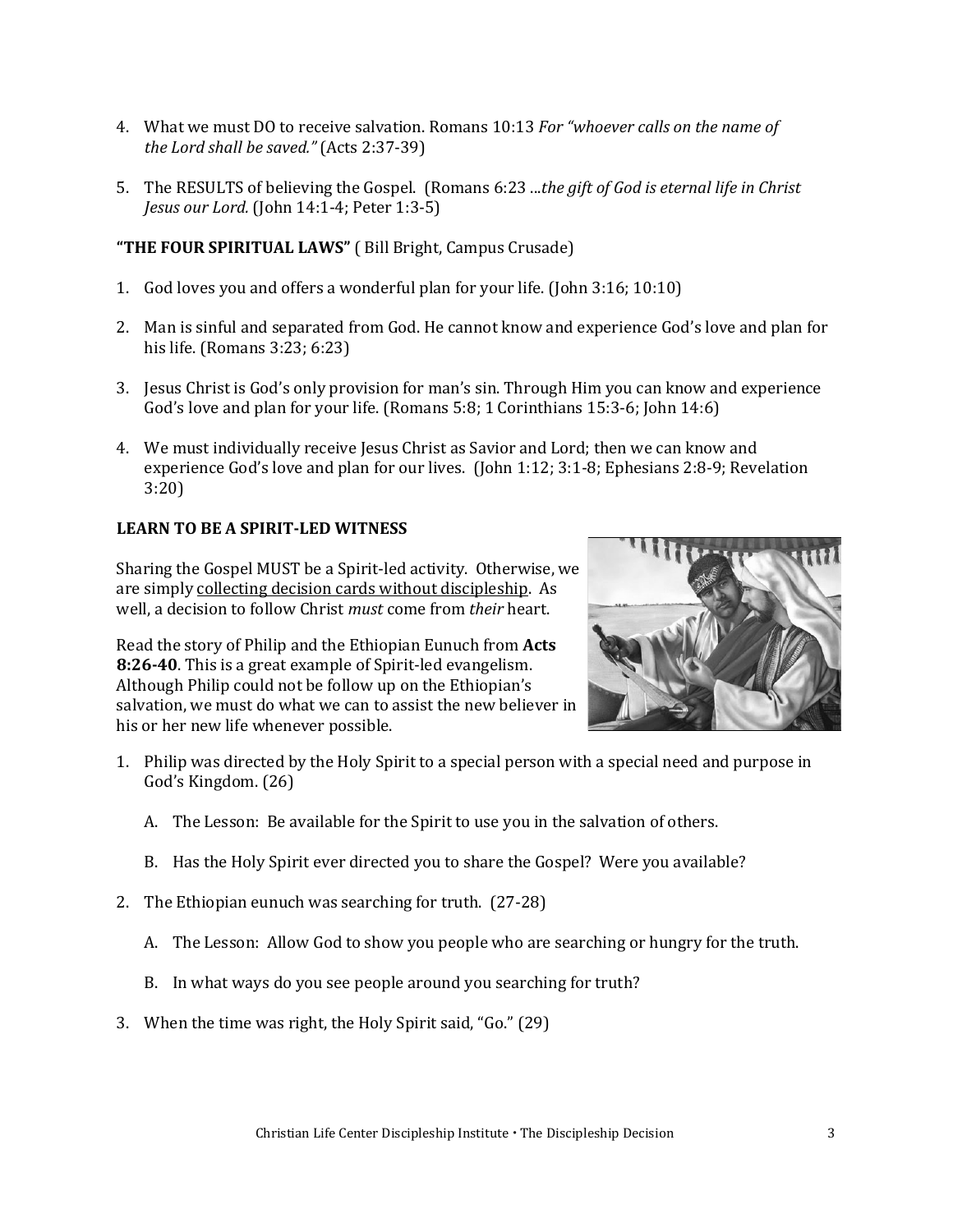- A. The Lesson: Because God sees the future, wait for the prompting of the Holy Spirit.
- B. How do you hear the Holy Spirit speaking to you?
- 4. Philip heard the eunuch reading from the book of Isaiah. (30)
	- A. The Lesson: Watch what people are doing and listen to what they are saying.
	- B. What is someone you know who is searching for truth saying or doing?
- 5. Philip asked the eunuch what he was reading. (30)
	- A. The Lesson: Ask the person what they want or what they are searching for.
	- B. Be relevant to their need. Can you discern their genuine need?
- 6. When Philip realized the Eunuch's need, he presented the salvation of Jesus. (35)
	- A. The Lesson: Wait for people to give you permission to alter their lives then introduce them to the Living Person of Jesus Christ.
	- B. Can you condense the Gospel message in your own words without compromising the integrity of the plan of salvation? (Use the methods in this lesson)
- 7. The Eunuch made a decision. Don't hurry them into a pre-mature decision. (36-38)
	- A. The Lesson: Lead people to a decisive action *if they* are ready and willing.
	- B. What happens in Heaven when someone accepts Jesus Christ as their Lord and Savior? (Luke 15:10; Philippians 4:3)
- 8. **Think about this**: How would the eunuch's new faith have affected the Queen and the nation of Ethiopia? What if Philip would have hesitated?

## **A VARIETY OF WAYS JESUS BROUGHT PEOPLE INTO THE KINGDOM**

- 1. There is no "one size fits all" method of leading people to Christ. As there are many types of people in many seasons of life struggling with many different issues, there are many ways to bring people to Christ.
- 2. Read the account of Jesus and the Samaritan woman at the well in **John 4:1-42**. How are the accounts of Philip and the Ethiopian Eunuch and Jesus with the woman at the well different? How are they similar?
- 3. How is the account in Mark 5:1-20 of the demoniac who was delivered and saved similar? How was it different?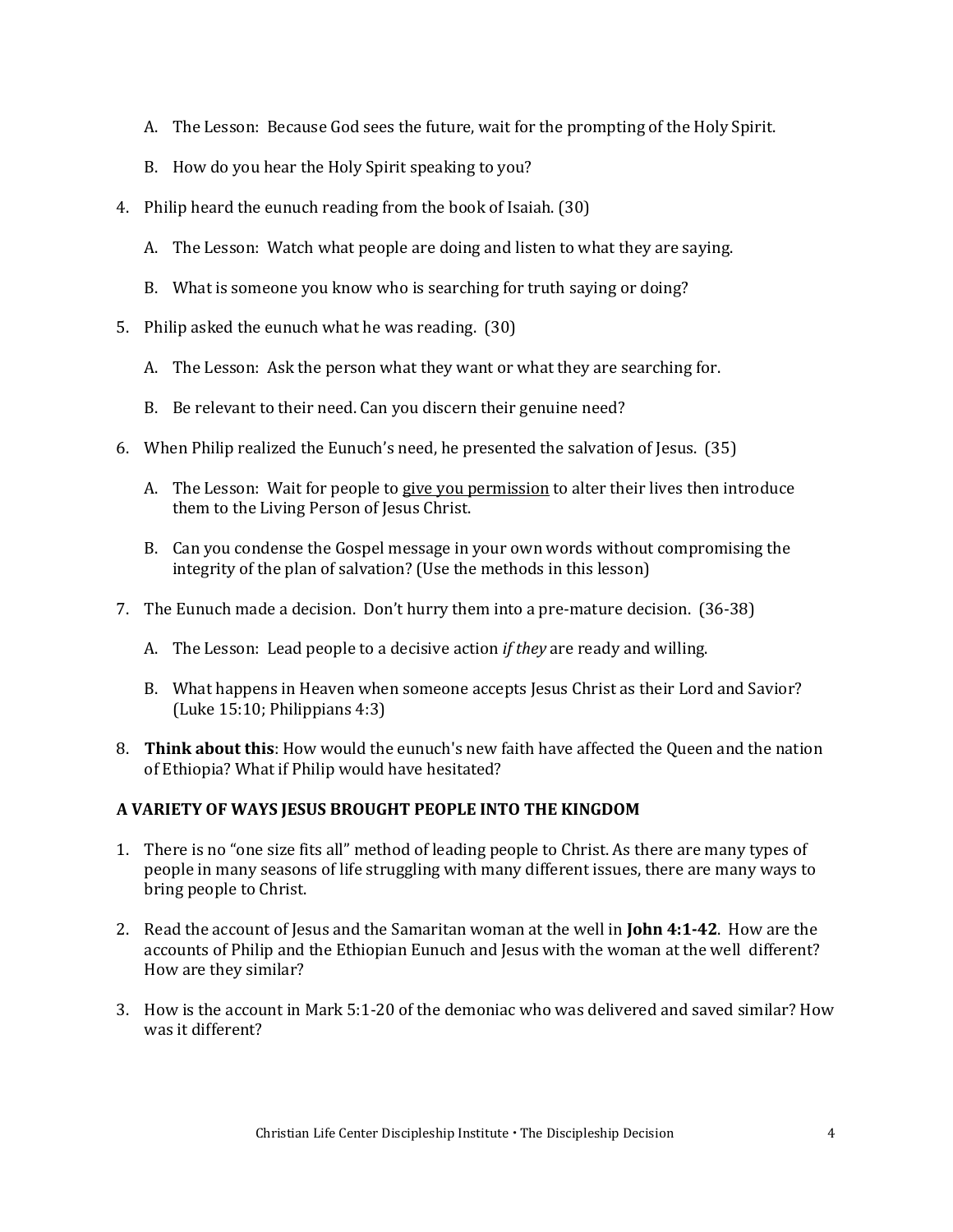#### **SEASONS FOR EVANGELISM**

John 4:35-38 *Do you not say, "Four months more and then the harvest"? I tell you, open your eyes and look at the fields! They are ripe for harvest. Even now the reaper draws his wages, even now he harvests the crop for eternal life, so that the sower and the reaper may be glad together. Thus the saying "One sows and another reaps" is true. I sent you to reap what you have not worked for. Others have done the hard work, and you have reaped the benefits of their labor.* 



- 1. Not everyone is equally ready to receive Christ. When we pick fruit from a fruit tree, any resistance may mean the fruit has not yet ripened. In the same way, when focusing on evangelism we must think in seasons.
	- A. Notice the principle of sowing and reaping in Galatians 6:9 *And let us not grow weary while doing good, for in due season we shall reap if we do not lose heart.* 
		- We reap what we sow.
		- We reap according to our sowing. (2 Corinthians 9:6)
		- We reap in multiples. (2 Corinthians 9:10-11)
		- We reap in a different season. (Genesis 50:19-21; Ecclesiastes 3:1-2
		- **[Click here](https://developdisciples.files.wordpress.com/2013/10/sowing-reaping.pdf)** to read more.
- 2. Although the steps below are effective in bringing people into the Kingdom, God may choose to use a completely different method.
	- A. Pray and be sensitive to the Holy Spirit. Ask God to lay specific people on your heart and pray for them regularly, asking God to prepare their heart for the Gospel. Write their names in a special prayer journal.
	- B. Watch for natural opportunities. Be attentive to times you may be God's blessing during difficult times in their life.
	- C. Share God's love in a way that is relevant to their situation. Because they may never have had any Bible teaching, be "normal" and speak in terms they understand.
	- D. This is a life altering decision. Give them time to process new information.
	- E. Gently follow up on them. Pray with them when they are ready to make a personal response to Christ.
	- F. When they have received Christ as their Savior and their Lord, begin a season of assisting and mentoring them. Be prepared to be involved in their lives.
	- G. Always help them to be actively engaged with Christ themselves. Teach them to turn to Him from the very beginning.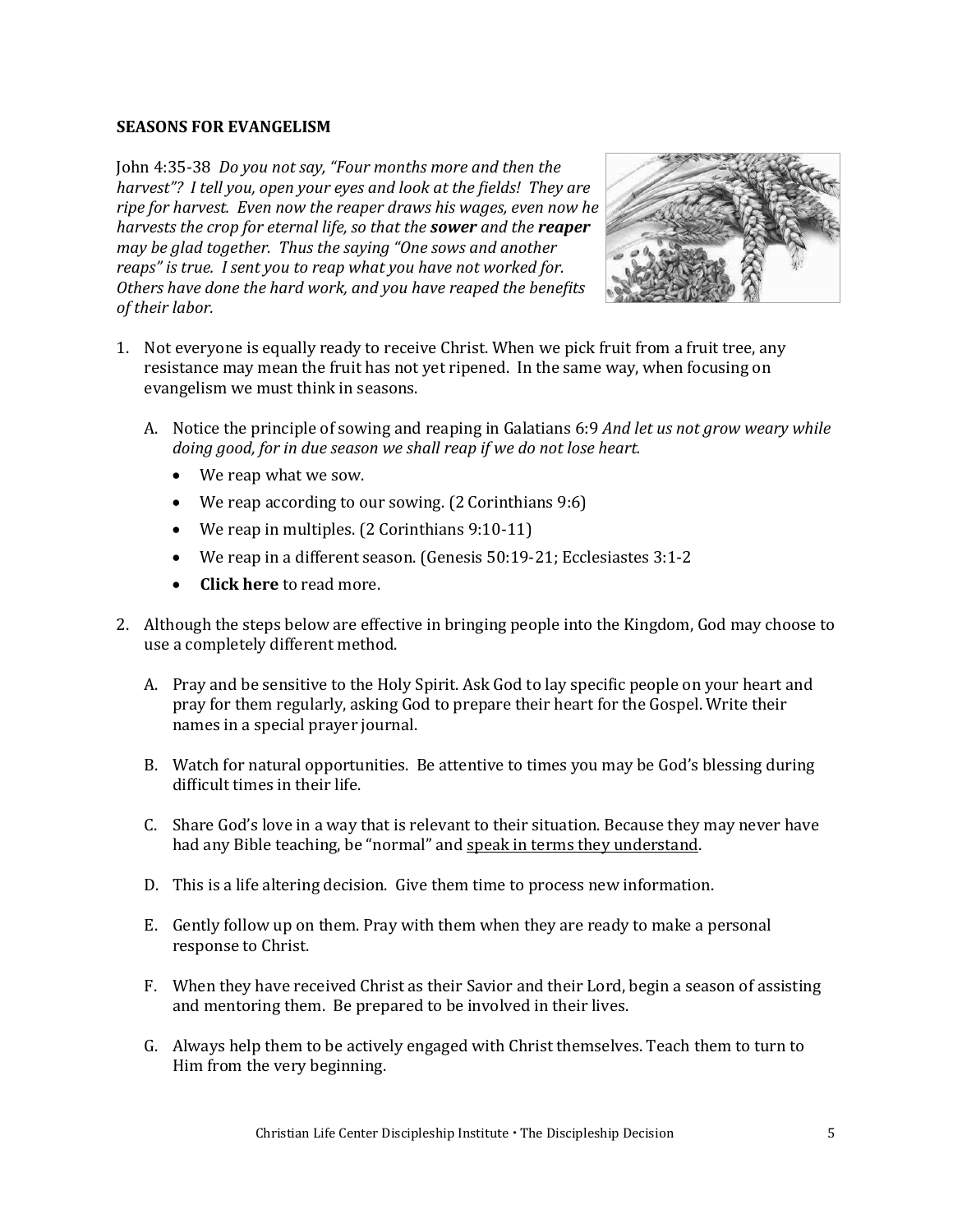### **THE IMPORTANCE OF REPENTANCE**

Acts 2:37-38 *Now when they heard this, they were cut to the heart, and said to Peter and the rest of the apostles, "Men and brethren, what shall we do?" Then Peter said to them, "Repent, and let every one of you be baptized in the name of Jesus Christ for the remission of sins; and you shall receive the gift of the Holy Spirit.*



- 1. Definition -- Repentance (Greek: Metanoeo) is a change of mind which leads to a change of heart. As the heart is changed our behavior changes. Repentance is a turning FROM sin and turning TO God in faith.
- 2. A salvation based on meeting a person need or a desire for a better life will NOT last (Luke 8:13). We must realize that we have broken God's Laws and we stand guilty before a Holy God.
- 3. **[Click here](https://soundcloud.com/livingwaterspub/hells-best-kept-secret?utm_source=clipboard&utm_medium=text&utm_campaign=social_sharing)** to listen to Hell's Best Kept Secret by Ray Comfort.
- 4. Reflection -- How effective *is* the "sinner's prayer?" Give your reasons for or against.

### **HOW TO FOLLOW UP**

As was mentioned earlier in the notes, to lead someone to Christ and not following up is disobedience to the Great Commission. Jesus commanded us to make disciples, not just win converts. If the Holy Spirit uses us to lead someone to Christ we are then expected to help them grow in this new relationship. If it impossible to do that ourselves then we are to place them in the tender care of people who will shepherd them as we would. Here are a few things to consider…

1. Celebrate with them about this most important decision! Luke 15:10 *Likewise, I say to you, there is joy in the presence of the angels of God over one sinner who repents.*

2 Corinthians 5:17 *Therefore, if anyone is in Christ, he is a new creation; the old has gone, the new has come!*

- 2. Lead them into water baptism AND the baptism of the Holy Spirit. Acts 2:38-39 *Then Peter said to them, "Repent, and let every one of you be baptized in the name of Jesus Christ for the remission of sins; and you shall receive the gift of the Holy Spirit. For the promise is to you and to your children, and to all who are afar off, as many as the Lord our God will call."*
- 3. Teach them to talk to God in prayer. Teach them to use the Disciple's Prayer Pattern in Mathew 6:9-13. 1 John 5:14-15 *Now this is the confidence that we have in Him, that if we ask anything according to His will, He hears us. And if we know that He hears us, whatever we ask, we know that we have the petitions that we have asked of Him.*
- 4. Help them to read God's Word, the Bible. 1 Peter 2:2 *...as newborn babes, desire the pure milk of the word, that you may grow thereby,…*
	- A. Start with the book of Luke followed by the book of Acts written by the same author, Luke. Then encourage them to read the historical Old Testament books, especially the book of Genesis.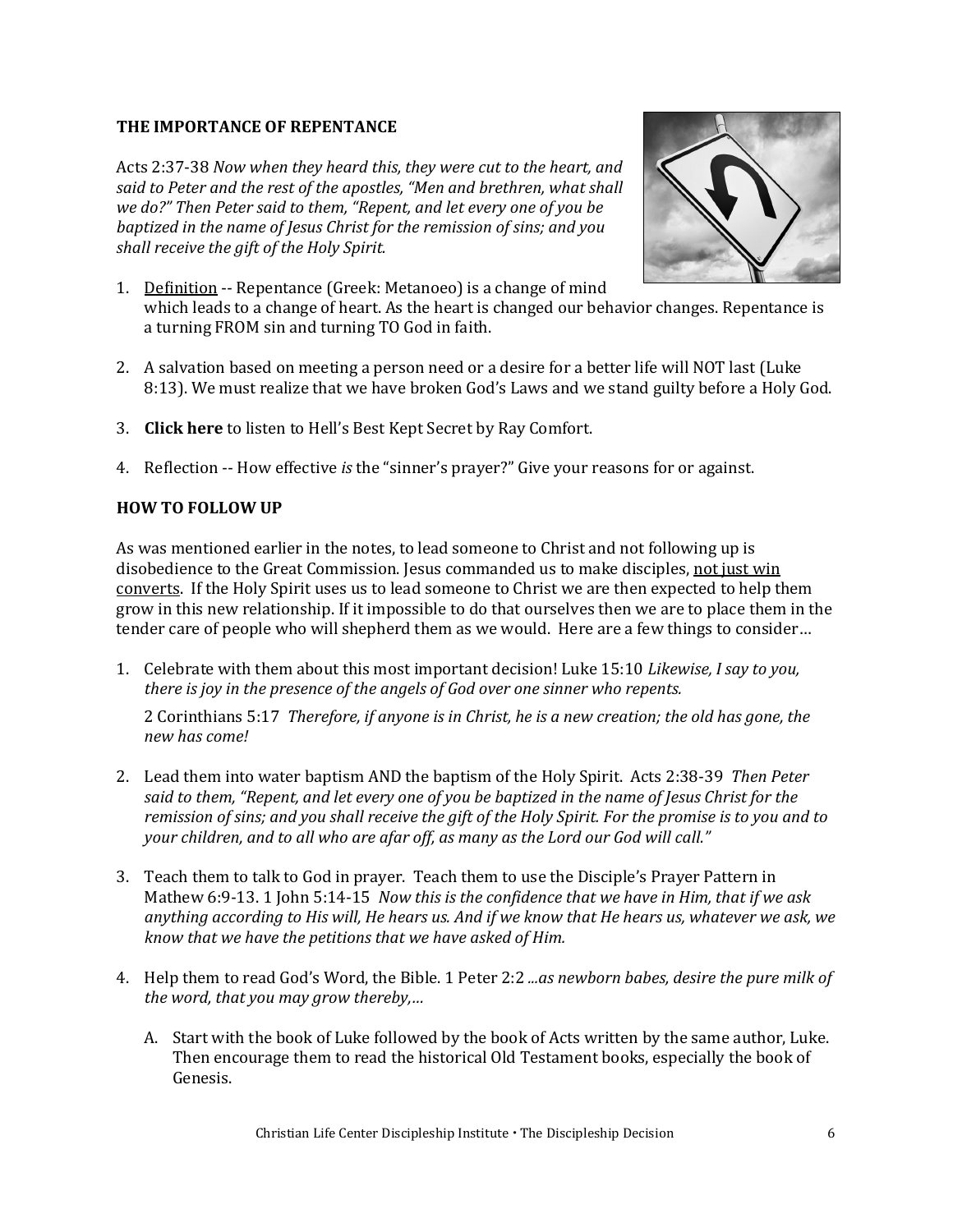- 5. Invite them to regularly attend church and to immediately be involved in the Lord's work. Hebrews 10:25 *...not forsaking the assembling of ourselves together, as is the manner of some, but exhorting one another, and so much the more as you see the Day approaching.*
- 6. Give them assurance of salvation when our enemy, the devil, begins to challenge them. 1 John 5:13 *I write these things to you who believe in the name of the Son of God so that you may know that you have eternal life.*

Hebrews 13:5 *Never will I leave you; never will I forsake you.*

## *Dedicating ourselves to developing others.*

## **HOW JESUS INVESTED HIS LIFE INTO HIS DISCIPLES**

- 1. He modeled spiritual disciplines and balanced physical disciplines of activity, rest, prayer, solitude and servant leadership.
- 2. After major events such as the miraculous feedings, He helped His disciples to reflect on what they had seen and experienced.
- 3. He challenged the disciples' perspectives and assumptions about the religious views and erroneous beliefs of their day.
- 4. He listened to his disciples and asked questions to stimulate thinking.
- 5. He allowed them to fail, forgiving them and offering encouragement and solutions.
- 6. He used Scripture to help them understand their mission and to challenge to be more than they were.
- 7. He adapted his approach to the personalities of the different disciples.
- 8. He did not create an atmosphere of a superior to a lesser, but ate and drank with them and lived at their level.
- 9. Jesus taught them in real life how to teach, handle large crowds, heal the sick, cast out demons, care for the broken.
- 10. Jesus shared with His disciples unique experiences such as the transfiguration and His prayer in Gethsemane.

## **HOW WE CAN INVEST IN OTHERS THROUGH MENTORING**

MENTORING is an intentional relationship between a mentor (who knows or has experienced something), and transfers that something to a mentee at an appropriate time and manner, so that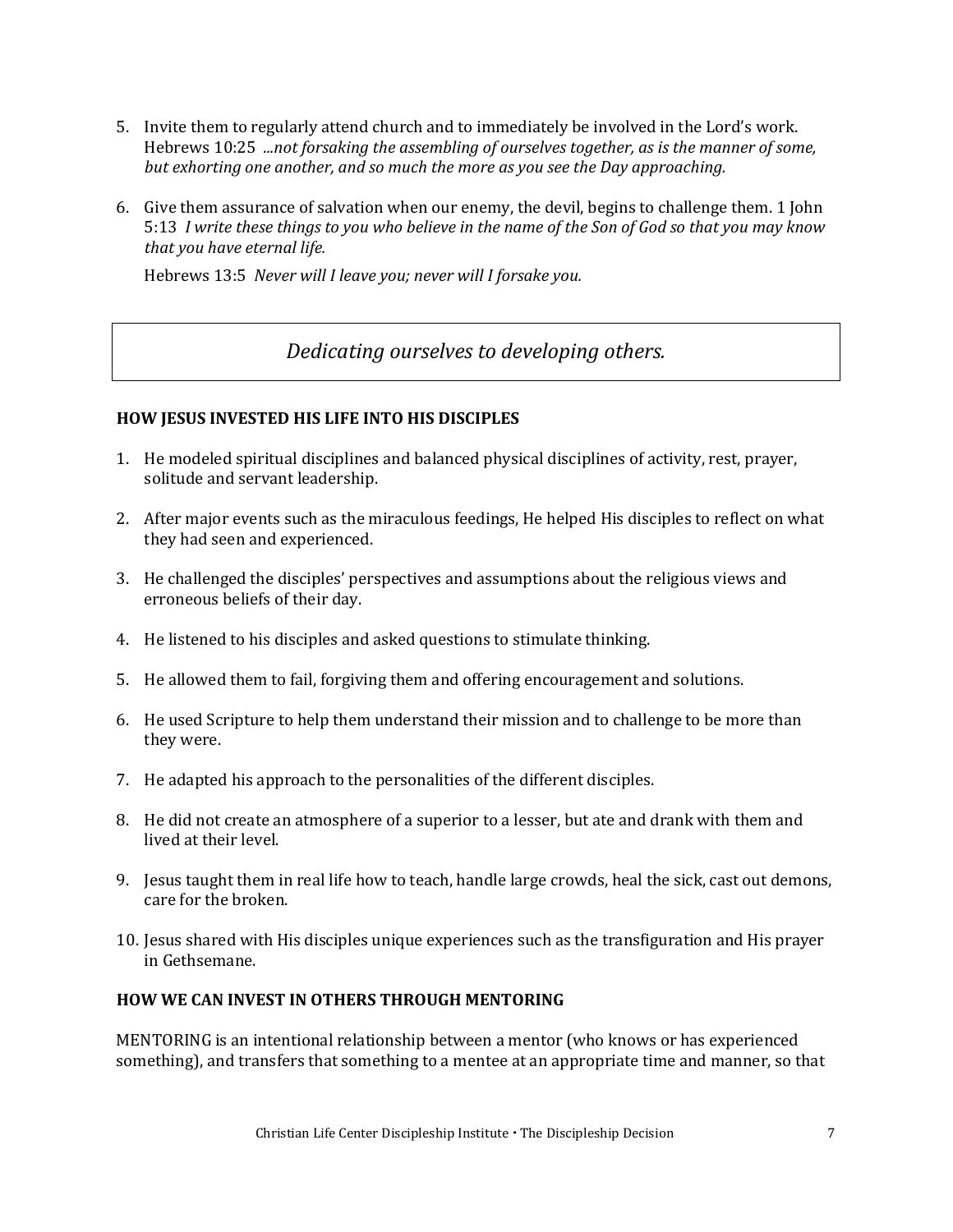it facilitates development and empowerment. — Adapted from "Connecting: Mentoring Relationships You Need to Succeed

A person consumed with himself never considers spending time raising others up. (And) there is no greater accomplishment for mentors than when people they develop pass them by! —John Maxwell

**Note** — Mentoring/discipling is an activity that is often overlooked in the American church or abused and used to control people. However, this is the very means by which God has commanded us to expand the Kingdom in our generation. (Matthew 28:18-20)

Mentoring at it's highest level is leading someone to Christ (or discipling a newer believer) and facilitating spiritual growth in their commitment, character and calling. The responsibility also includes teaching the disciplines of Bible study, prayer and involvement in a local church. The ultimate goal is train them to "stand on their own two feet" and then begin to disciple someone else. (2 Timothy 2:2)

#### **EIGHT STYLES OF MENTORING**

The authors of "Connecting: Mentoring Relationships You Need to Succeed," outline eight different ways we mentor, all tailored to meet the various needs during different seasons of life. Following is a very brief overview of these mentoring styles.

- 1. INTENSIVE, hands on.
	- A. *Discipler* -- A more experienced believer of Christ shares with a newer believer the ability to follow Christ.
	- B. *Spiritual Guide* -- A mature believer who shares deeper knowledge and understanding and facilitates maturity at important times of life.
	- C. *Coach* -- A process of imparting encouragement and skills in a task through a relationship.
- 2. OCCASIONAL, as the need arises.
	- A. *Counselor* -- Timely advice and impartial perspective on the mentee's view of self, others, circumstances and job or ministry.
	- B. *Teacher* -- Imparting knowledge and understanding on a particular subject, motivating the mentee to continue learning and linking them with relevant resources.
	- C. *Sponsor* -- Imparting resources and development to increase effectiveness and influence in an organization.
- 3. PASSIVE, requires our own initiative.
	- A. *Contemporary Model* -- A living person whose life and work/ministry is used to indirectly impart skills, principles and values. They may or may not know you personally.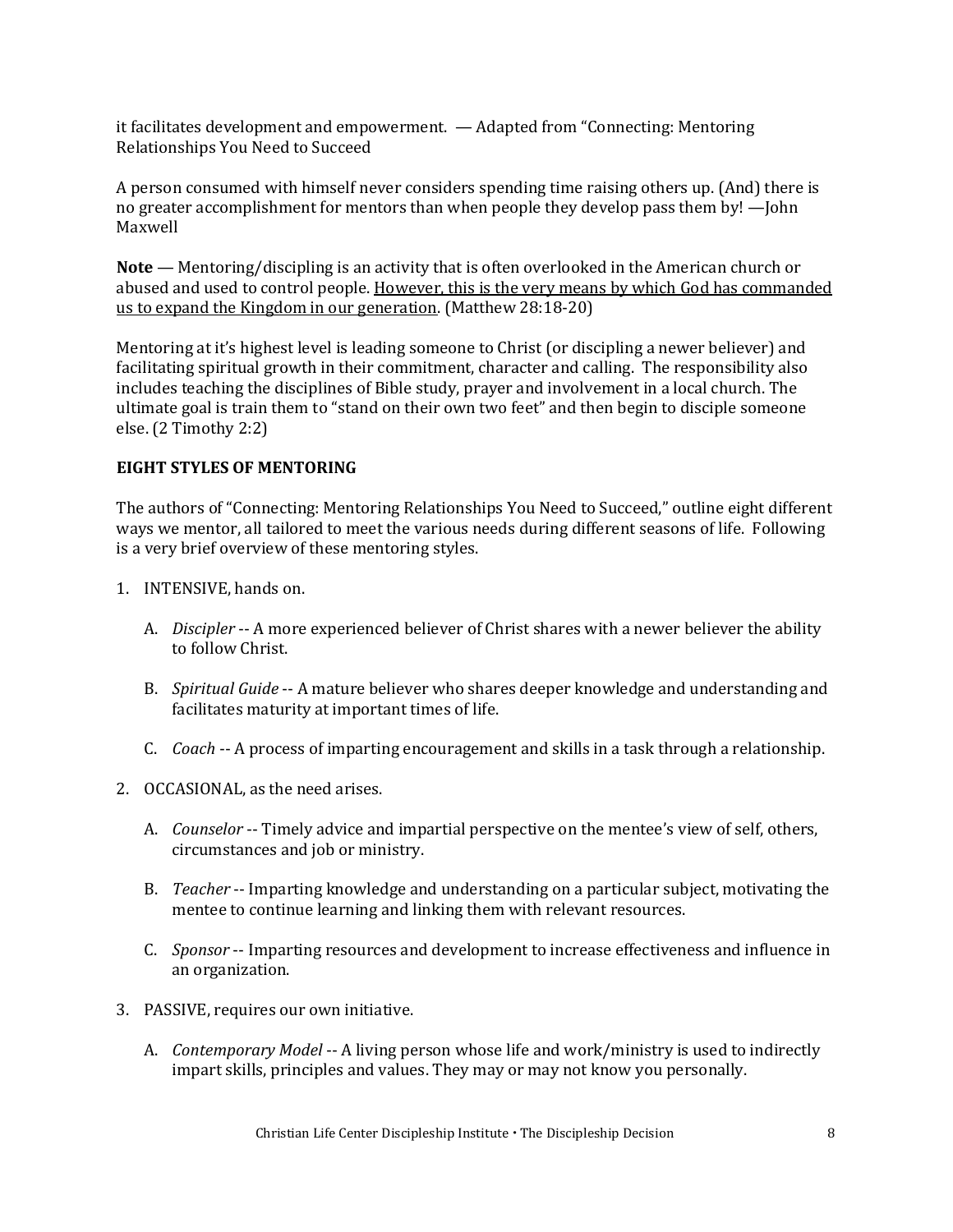B. *Historical Model* -- A person now deceased whose life/ministry is recorded and that information is used to indirectly impart skills, principles and values.

#### **IMPORTANT STEPS WHEN MENTORING OTHERS...**

- 1. Initiate the relationship.
	- The mentee sees qualities in potential mentor and requests the possibility to begin a relationship.
	- B. Never be angry when the possible mentor cannot do it. Keep going!
- 2. Jointly agree on the purpose. Clarify the purpose in writing if necessary.
- 3. Determine the frequency and length of time for each interaction.
	- A. Mentors are usually busy and may not always be able to be impromptu.
- 4. Set the life cycle.
	- A. Mutually establish the length of time for the mentoring relationship and avoid open ended mentoring. Life cycles require a beginning and a closure.
- 5. Periodically evaluate the relationship.
	- A. Is the relationship accomplishing its purpose? There should be honest mutual feedback.
- 6. Modify to fit the purpose.
	- A. Sometimes mentoring drifts so modify where expectations are not being met. Change it to accomplish a mutual purpose.
- 7. Bring closure.
	- A. When the life cycle is finished and expectations have been met, bring closure, or set a new life cycle.

#### **To develop others not only empowers them but we grow in the process!**

- 1. Make it a priority to assist someone else in their spiritual journey. Schedule it!
- 2. we can only mentor a 1 or 2 people per year. Focus on people who have the same passion to grow in the Word and in their discipleship with Jesus.
- 3. Always encourage and enhance their relationship with Christ. Will they still serve Him and grow without you?
- 4. As Barnabas eventually gave way to Paul's leadership, people you are mentoring may excel you in certain areas. Encourage them to seek someone to impart what they've learned.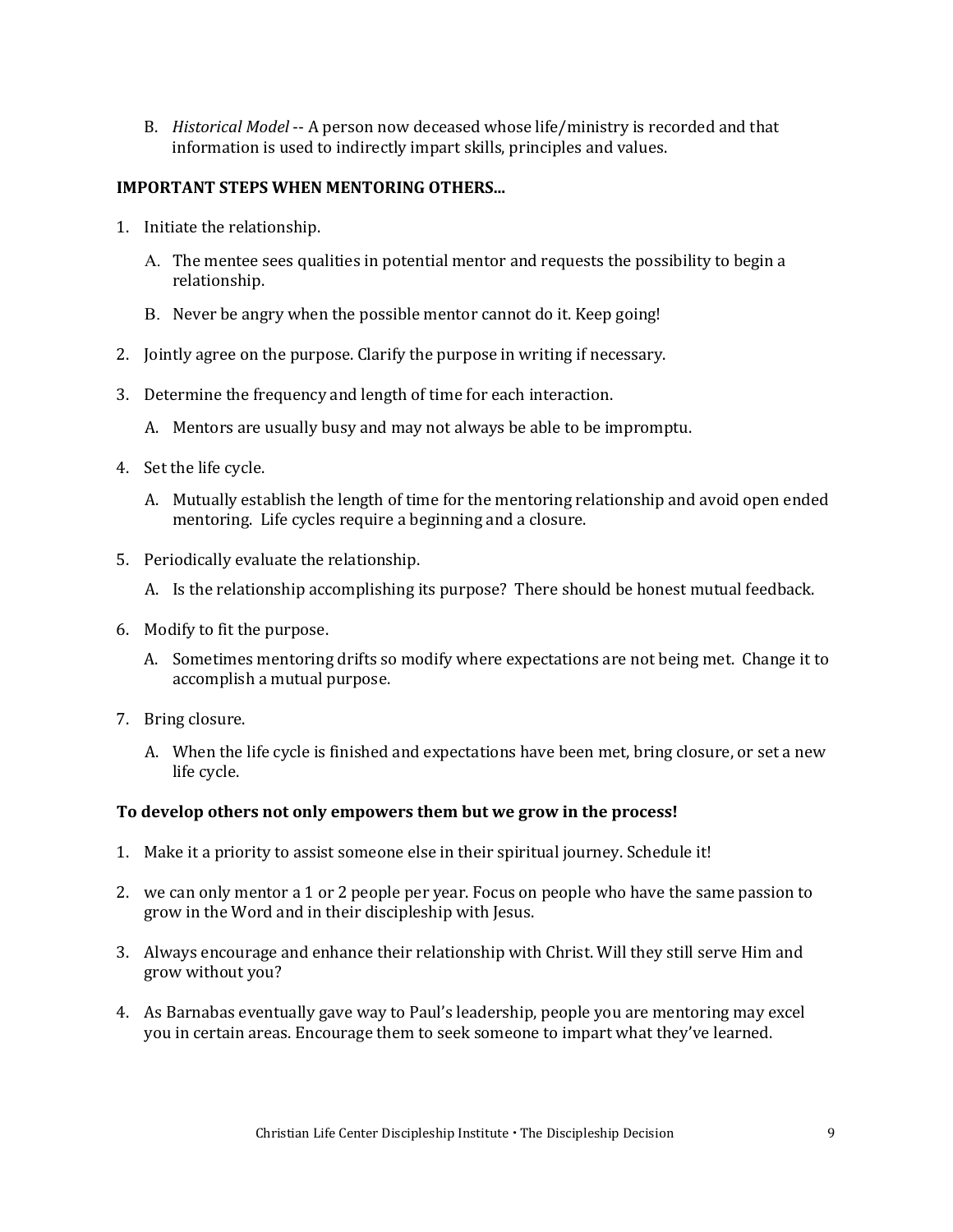## *Be a Barnabas, pursue a Paul, train a Timothy.*

The MENTORING CHART represents the important relationships of accountability we have with more mature Christians (**Paul**), with people our own age and spiritual development (**Barnabas**), and with emerging Christians (**Timothy**). Many who finish their life victoriously have these types relationships in place throughout the years.

Write the names of people who fit those descriptions at this time in your life. Then transfer those names to the Mentoring Chart.

- 1. A "PAUL" is an older person (chronologically or spiritually) who is willing to help you build character. They have been "down the road of life," and are willing to share their successes and failures. They can also be one of the two passive models explained in this lesson. (1 Timothy 1:18-19)
	- A. Who, in the past, has influenced you in a positive way?
	- B. Write down the name(s) of historical and contemporary mentors who are currently inspiring you.
- 2. A "BARNABAS" is someone who is a peer and will hold you accountable. It is good to have those involved in your church, and those outside the church. (Acts 9:26-30)
	- A. Who can/will hold you accountable in the church (at CLC)?
	- B. Who can/will hold you accountable outside the church? This can be a non-Christian business person, etc.
- 3. A "TIMOTHY" is someone you are discipling in their Christian life. Your responsibility is to be a model of mature discipleship, encourage, teach, gently correct as needed, and to pray for their spiritual formation. (Acts 16:1-5)
	- A. Are you discipling a new/younger believer in Christ? Write down that person's name.

**Go to the Mentoring Chart and transfer those names to the diagram.** This not just a one time exercise but an on-going activity in every season of your life. This type of discipline will greatly enhance the integrity of your growing, maturing Christian life.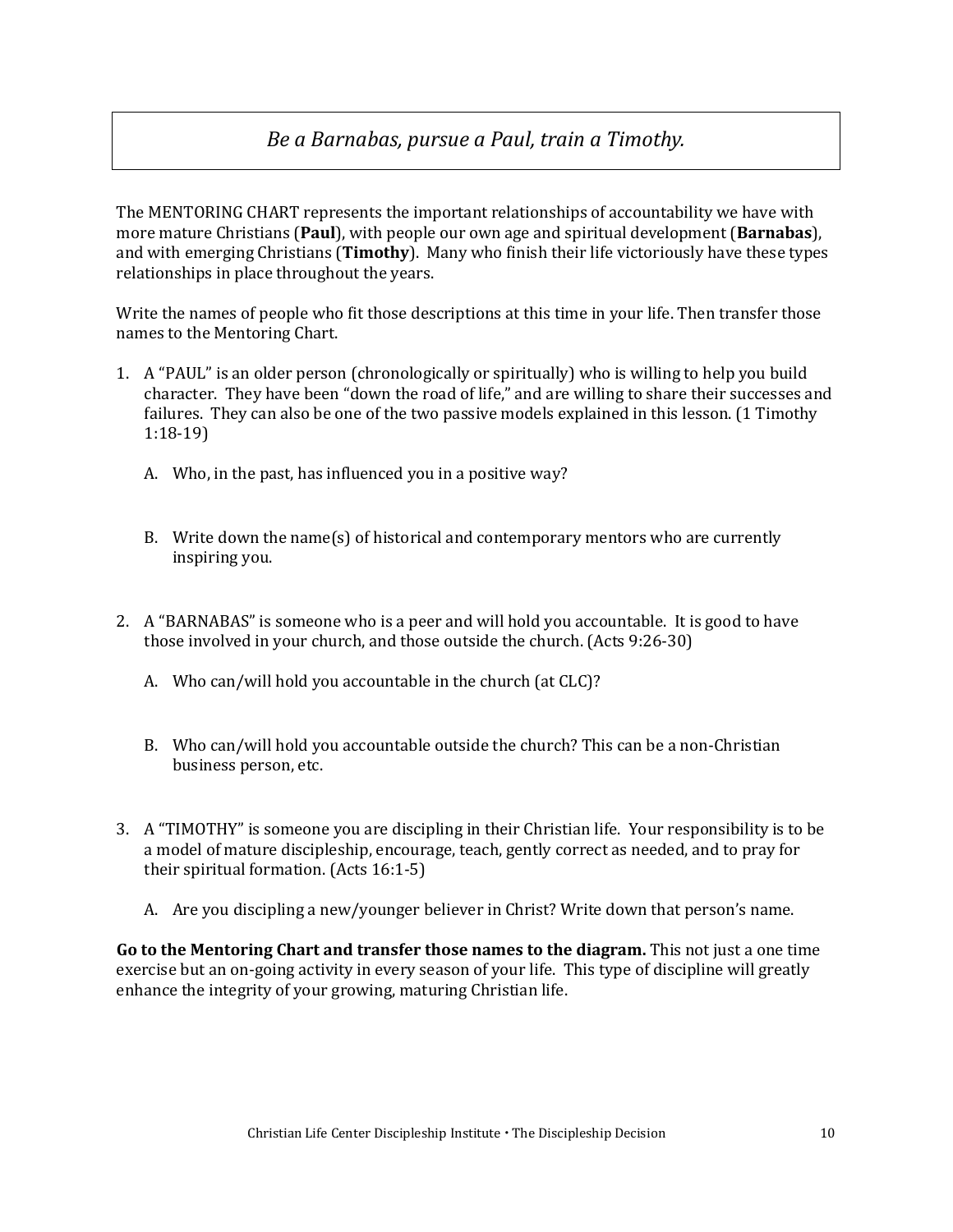

Christian Life Center Discipleship Institute  $\cdot$  The Discipleship Decision 11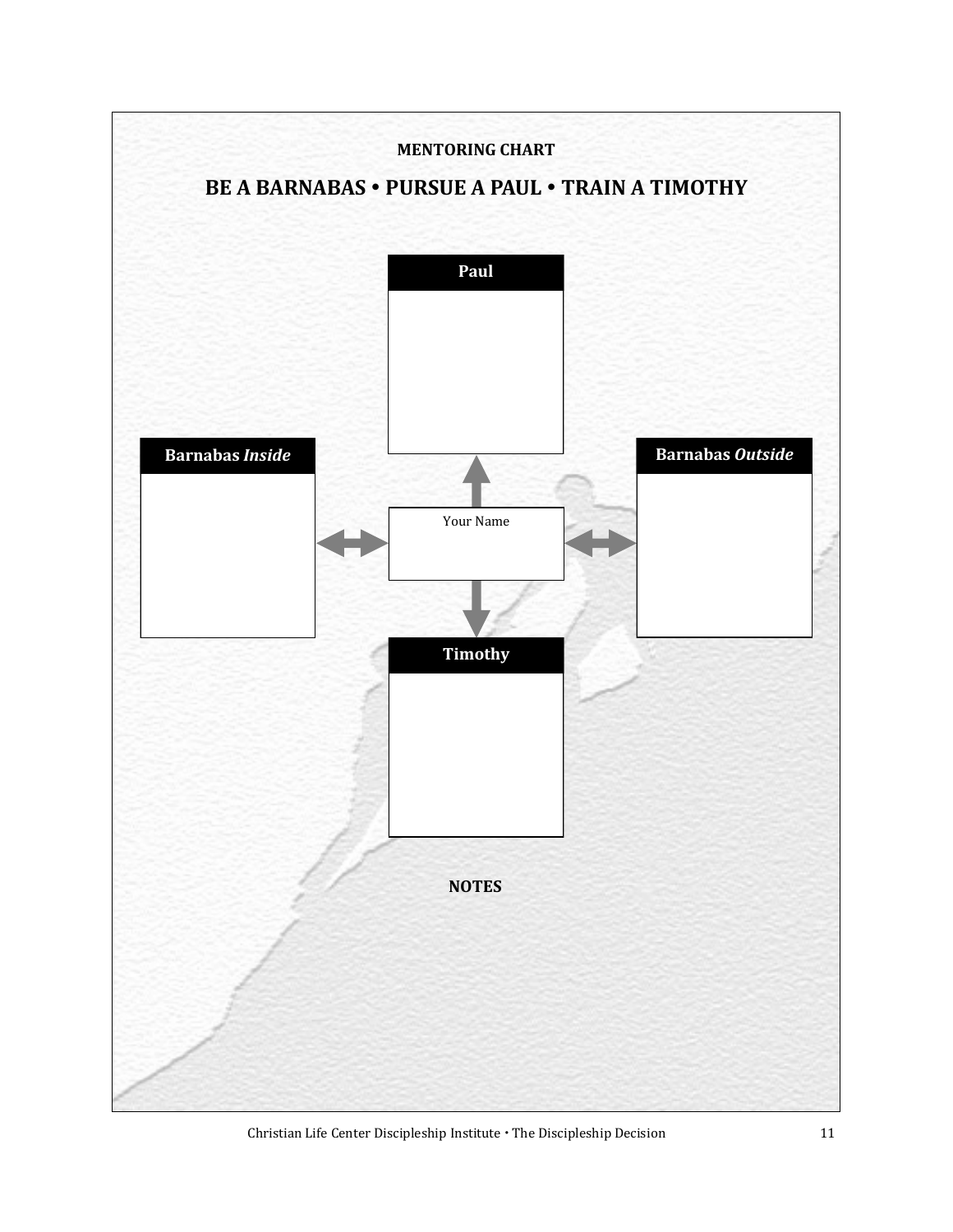

## **ADDENDUM REACHING THE UNREACHED**

Acts 1:6-9 *But you will receive power when the Holy Spirit comes on you; and you will be my witnesses in Jerusalem, and in all Judea and Samaria, and to the ends of the earth." After he said this, he was taken up before their very eyes, and a cloud hid him from their sight.*

As God's people, we are *commanded* by Christ to go into all the world with the Good News of salvation through Christ. (Matthew 28:18-20)

## **UNREACHED AND UNENGAGED**

**Nearly 4 billion people live in the 10/40 Window** (**[Click here](https://joshuaproject.net/resources/articles/10_40_window)**), as well as 80 percent of the world's poorest of the poor. Approximately 2 billion have never had the chance to hear the gospel of Jesus Christ even once nor do they know any Christians! They are unreached and unengaged. The 10/40 Window also encompasses the majority of the world's five great groups: Muslim, Hindu, Buddhist, Tribal and the Chinese.

**The great imbalance of missions** is the fact that most missionaries are sent to areas of the earth where the Church already exists and the name of Jesus is known. There are very few missionaries working among the remaining unreached people groups within the 10/40 Window. The Tibet Autonomous Region of China is one of those places!

## **TAKING A CLOSER LOOK**

*Source: Global Frontier Missions, The Joshua Project, etc.*

**World**  $C - 33\%$  of the world considered Christian. (2.5 billion people)

72% of all world missionaries go to people that have Bibles and churches.

\$39 Billion (87%) of all the money given to missions goes to countries considered Christian or have a Christian presence.



**World B** — 38% of the world has access to the Gospel but has not chosen to follow Jesus. (2.9) billion people)

25% of all world missionaries go to people that have some access to Bibles and churches.

\$5.4 Billion (12%) of all the money given to missions goes to countries that have access to the Gospel.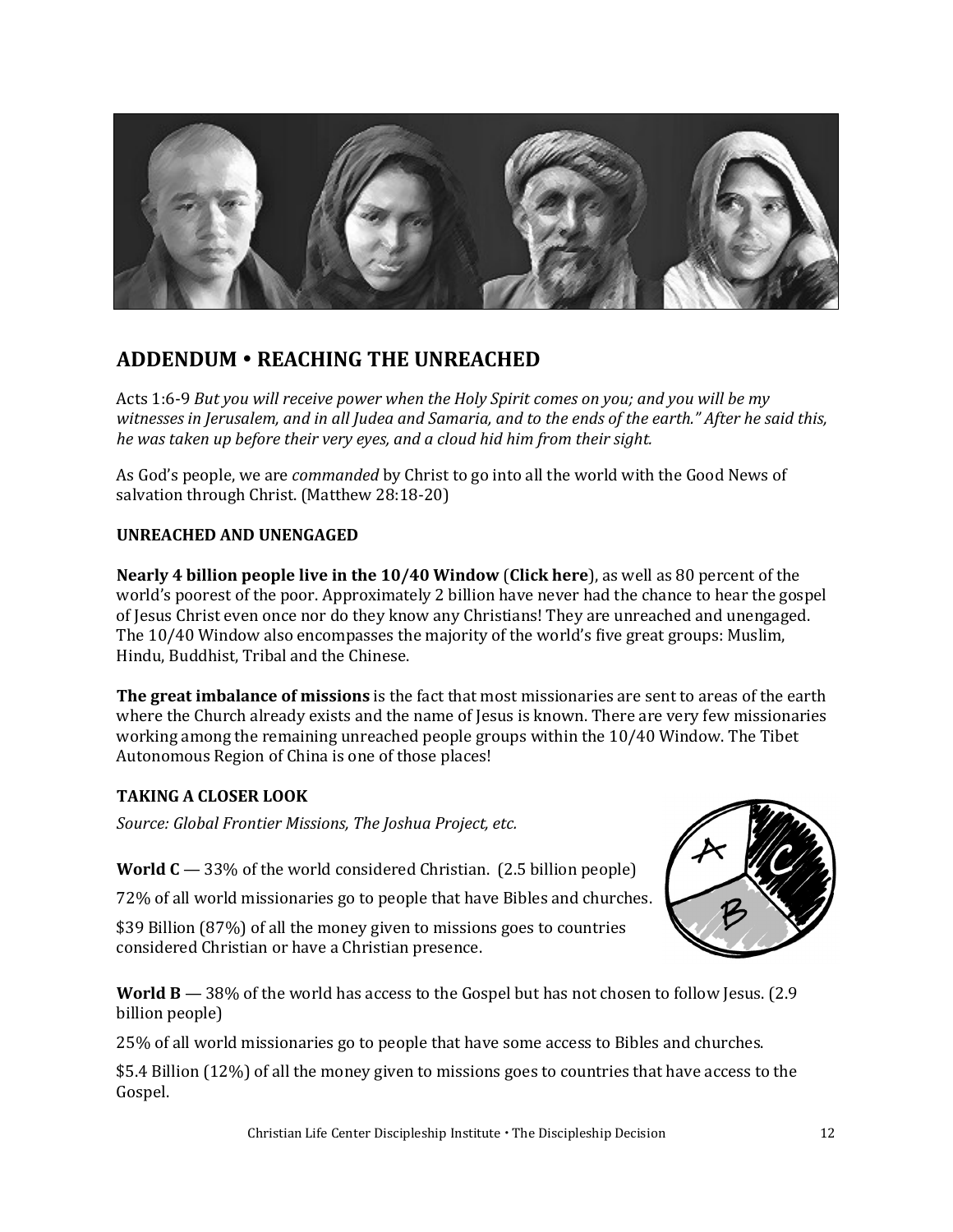**World A** — 29% of the world has never heard of Jesus, no access to the Gospel, and no chance to hear about Christ. (2.3 billion people)

3% of all world missionaries go to people that have no way to hear the Gospel.

\$450 Million (1%) of all the money given to missions goes to countries that have no access to the Gospel.

### **In other words, 3% of our missionaries, armed with only 1% of the finances is going out to reach the 2.3 billion people who have NO access to the Gospel!**

Click here to read **[Four Stages of Reaching the Unreached](https://developdisciples.files.wordpress.com/2020/04/pre-evangelism-chart.pdf)**



TOUCHING OUR WORLD WITH PRACTICAL ACTS OF COMPASSION.

#### **CHRISTIAN LIFE CENTER'S UNIQUE CALL**

Christian Life Center has prayed in areas where the Gospel has not had a visible presence. We believe that prayer plays a strategic role *before* any successful missions can be experienced. Access to many of these countries must be done in a creative, "non-Christian" manner, meeting an immediate need.

Our approach is to provide personal solar lights and personal/community water filters to the Hopi, Zuni, and Jemez Pueblos, to people living in China, the Tibet Autonomous Region of China, the Tibetan nomads in areas such as the Chang Thang, and the Tibetan exiles in Dharamsala, India.

For more information **[access the Missions Webpage](https://discipleshipdevelopment.org/world-missions/)**

#### **[RestoringTouch website](https://www.rtinc.org/index.html)**